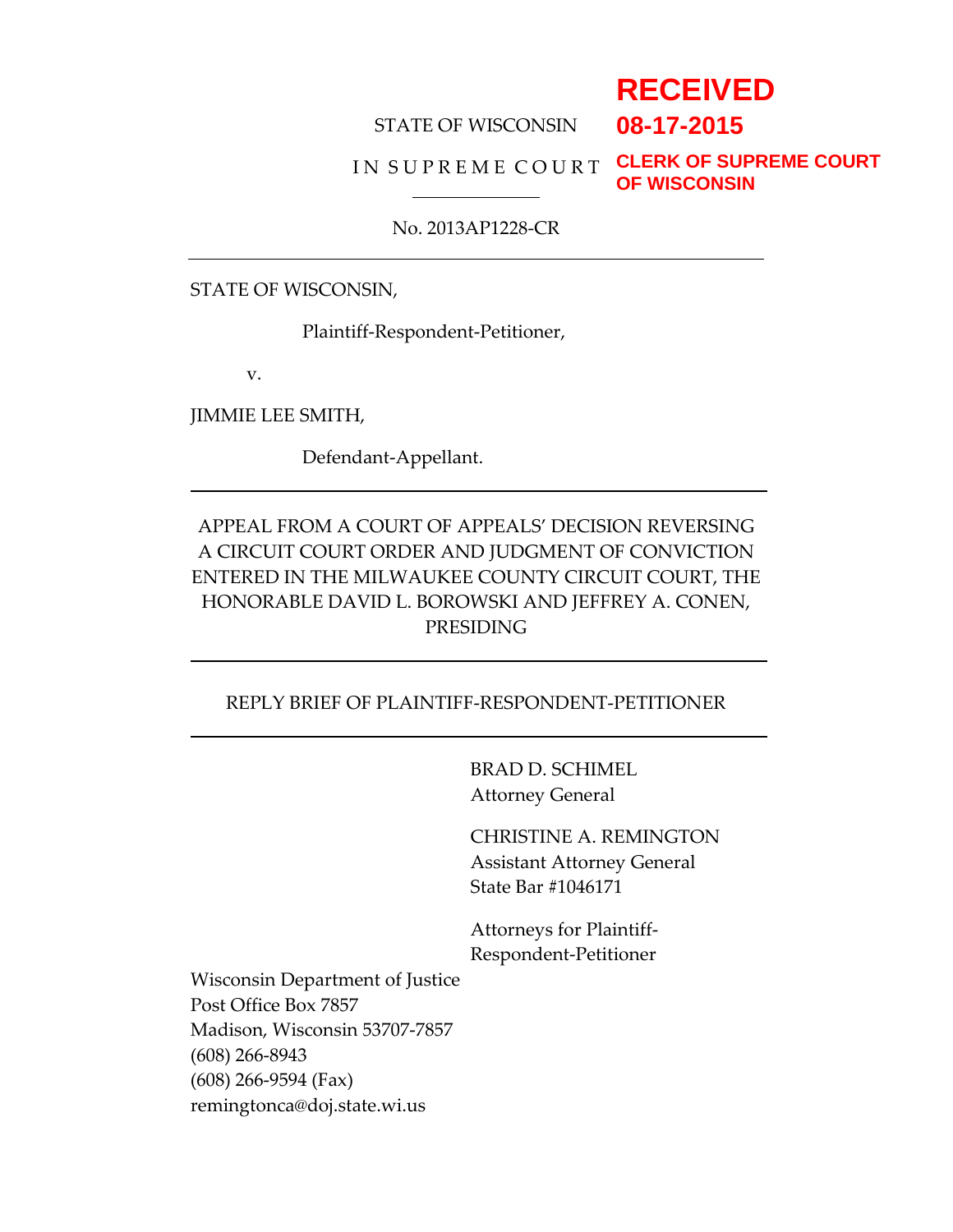# TABLE OF CONTENTS

| I.  | The court of appeals exceeded its constitutional                                                   |  |
|-----|----------------------------------------------------------------------------------------------------|--|
| П.  | The court of appeals impermissibly weighed the<br>evidence rather than defer to the circuit court3 |  |
| Ш.  | The circuit court did not erroneously exercise its                                                 |  |
| IV. | Smith's attorney did not provide ineffective<br>assistance by failing to raise his competency at   |  |
| V.  | The circuit court had no reason to doubt Smith's                                                   |  |
|     |                                                                                                    |  |

# CASES

| Gottsacker v. Monnier,                                                                  |
|-----------------------------------------------------------------------------------------|
| Pate v. Robinson,                                                                       |
| Pfeifer v. World Serv. Life Ins. Co.,<br>121 Wis. 2d 567, 360 N.W.2d 65 (Ct. App. 1984) |
| State v. Byrge,                                                                         |
| State v. Johnson,<br>133 Wis. 2d 207, 395 N.W.2d 176 (1986)3, 5, 6                      |
| State v. Manuel,                                                                        |
| State v. McDermott,<br>2012 WI App 14, 339 Wis. 2d 316, 810 N.W.2d 237 4                |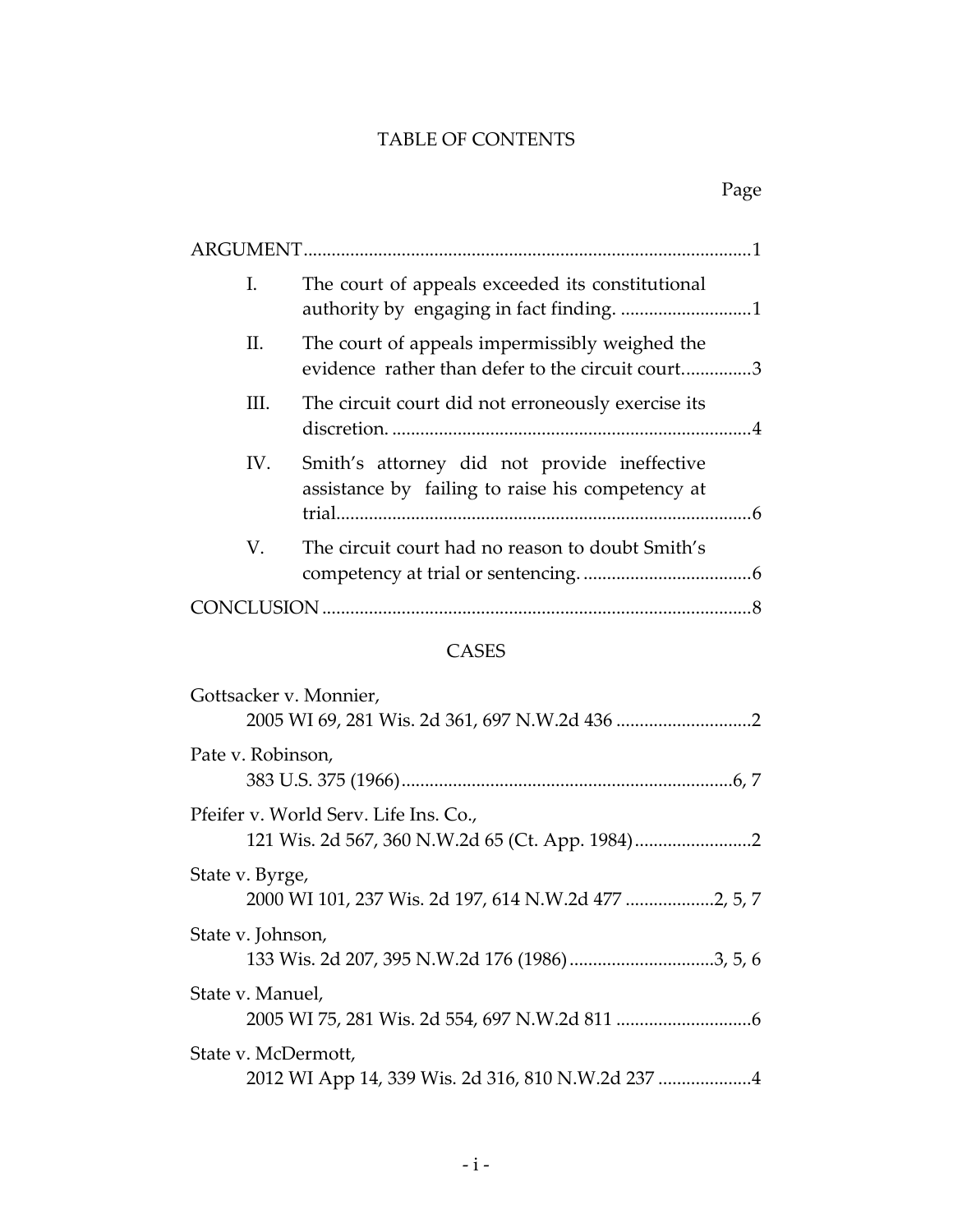|                                                         | Page |
|---------------------------------------------------------|------|
| State v. Smith,                                         |      |
| 2014 WI App 98, 357 Wis. 2d 582, 855 N.W.2d 422 2, 3, 5 |      |
| Strickland v. Washington,                               |      |
|                                                         | -6   |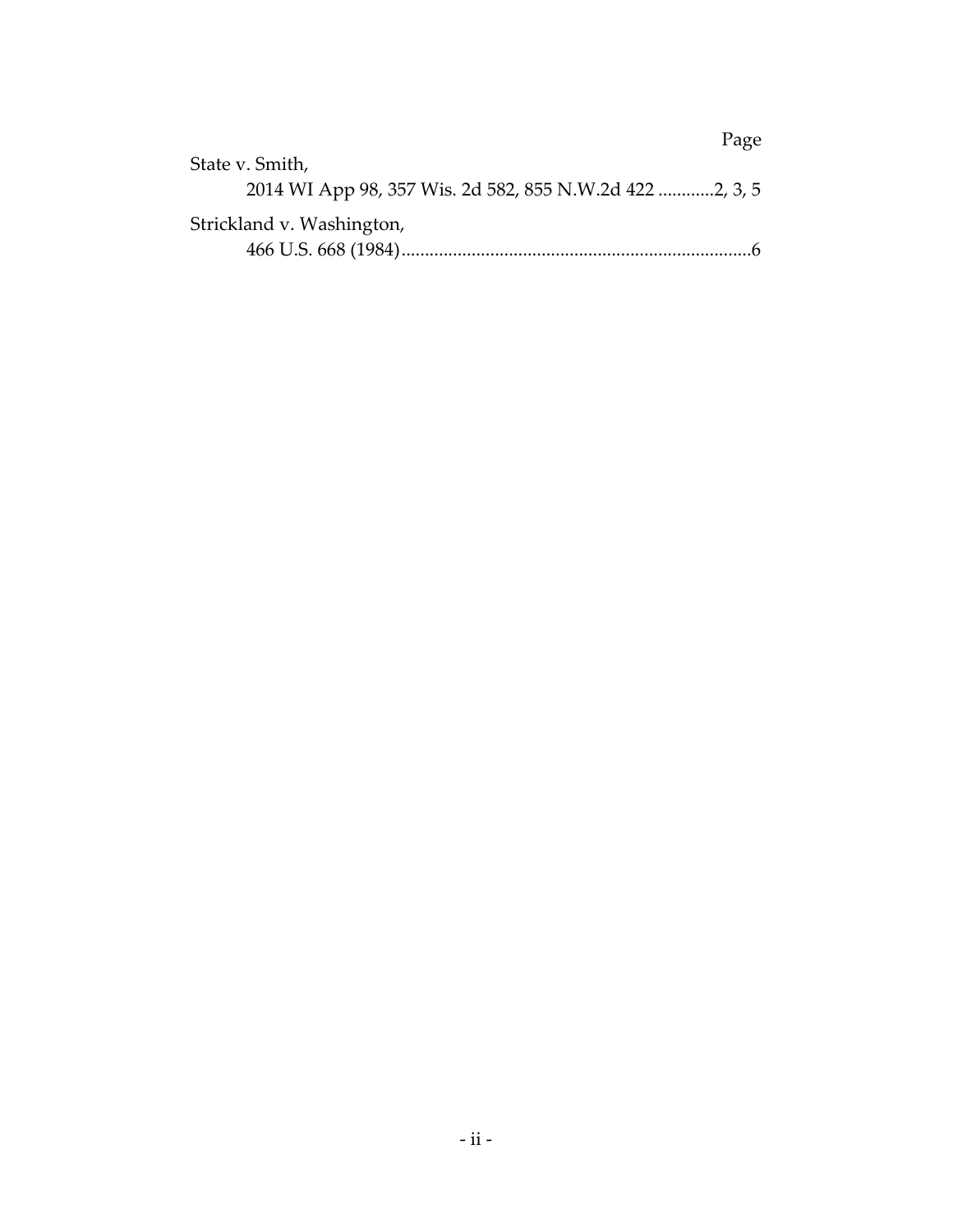#### STATE OF WISCONSIN

#### IN SUPREME COURT

No. 2013AP1228-CR

STATE OF WISCONSIN,

Plaintiff-Respondent-Petitioner,

v.

JIMMIE LEE SMITH,

Defendant-Appellant.

APPEAL FROM A COURT OF APPEALS' DECISION REVERSING A CIRCUIT COURT ORDER AND JUDGMENT OF CONVICTION ENTERED IN THE MILWAUKEE COUNTY CIRCUIT COURT, THE HONORABLE DAVID L. BOROWSKI AND JEFFREY A. CONEN, PRESIDING

#### REPLY BRIEF OF PLAINTIFF-RESPONDENT-PETITIONER

#### **ARGUMENT**

## **I. The court of appeals exceeded its constitutional authority by engaging in fact finding.**

The circuit court assessed the credibility of the witnesses and the evidence. It concluded that Jimmie Lee Smith's trial attorney, Stephen Sargent, was the most credible. Since Mr. Sargent did not doubt Smith's competence, the circuit court denied Smith's motion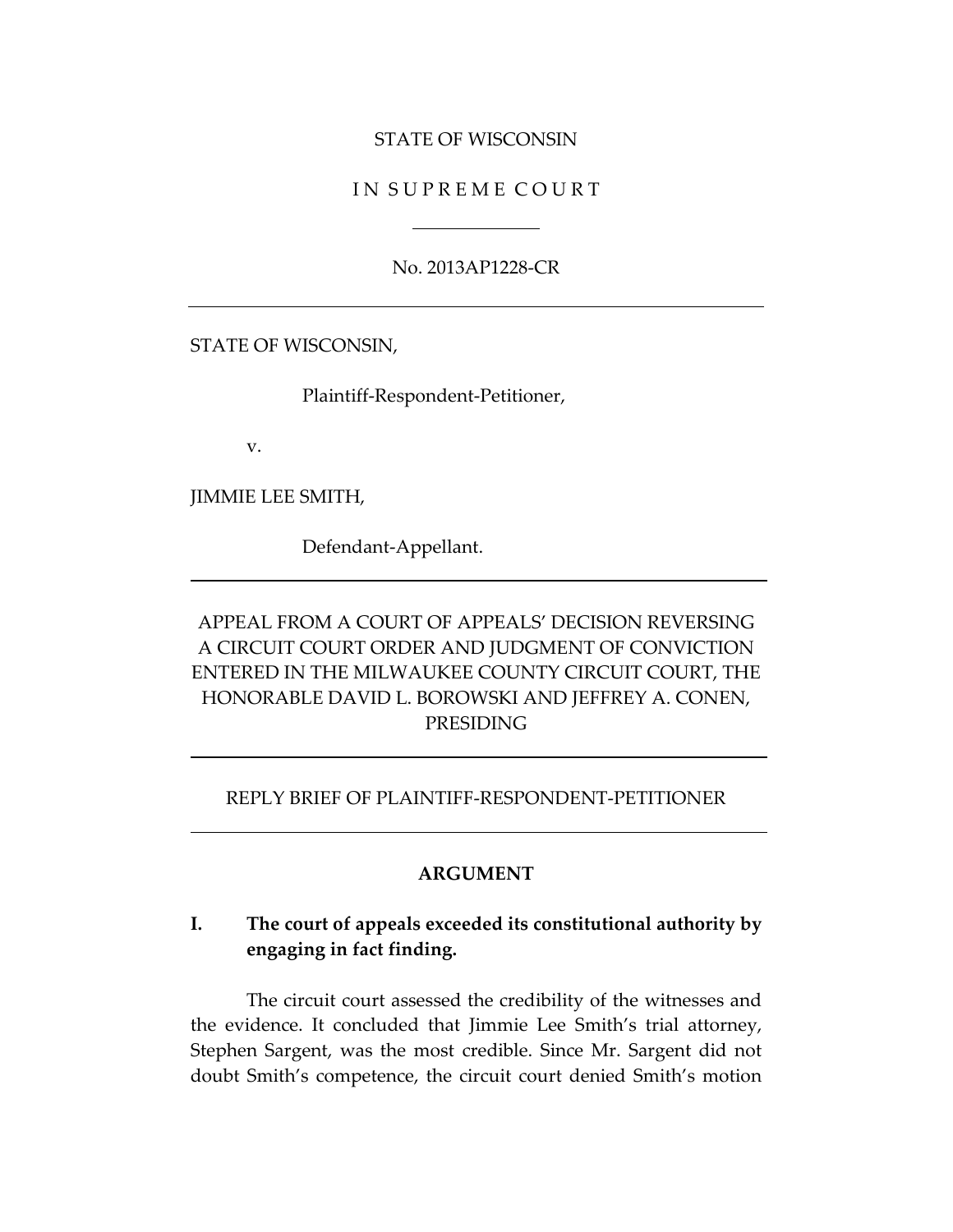on the grounds and concluded that he was competent at trial and sentencing.

The court of appeals rejected the circuit court's findings, and made its own findings in violation of its constitutional authority. It found it important that Mr. Sargent and the circuit court did not know about Smith's jail records, but the doctors knew about the records and relied upon them. *State v. Smith*, 2014 WI App 98, ¶ 25, 357 Wis. 2d 582, 855 N.W.2d 422 (Pet-Ap. 118). The court of appeals believed that access to the jail records made the doctors' opinions more reliable than Mr. Sargent's opinion. *Id.* ¶¶ 25-26 (Pet-Ap. 118). The court exceeded its authority by making this finding of fact.

Smith focuses on the jail records and argues that those are facts that are undisputed. Smith's brief at 17-20. But the circuit court did not make any finding regarding accuracy of the jail records. The court of appeals exceeded its constitutional authority where it found facts when the circuit court did not make an explicit finding on the issue. *See Gottsacker v. Monnier*, 2005 WI 69, ¶¶ 33-35, 281 Wis. 2d 361, 697 N.W.2d 436. The jail records are not undisputed facts, but information upon which the doctors based their opinions. The circuit court found those opinions lacking. The court of appeals had no authority to reverse that finding.

Jail records showed that Smith displayed psychotic symptoms before and during trial (91:11). The jail records alone are not proof of incompetency because psychotic symptoms alone are insufficient to show incompetence to stand trial. Not every mentally disordered defendant is incompetent. *State v. Byrge*, 2000 WI 101, ¶ 48 n.21, 237 Wis. 2d 197, 614 N.W.2d 477.

The court of appeals must accept a reasonable inference drawn by a circuit court from established facts if more than one reasonable inference may be drawn. *Pfeifer v. World Serv. Life Ins. Co.*, 121 Wis. 2d 567, 571, 360 N.W.2d 65 (Ct. App. 1984). The circuit court found Mr. Sargent's testimony more credible (94:8) (Pet-Ap. 128). The court believed that Mr. Sargent's contact with Smith at the relevant time rendered his opinion more trustworthy than the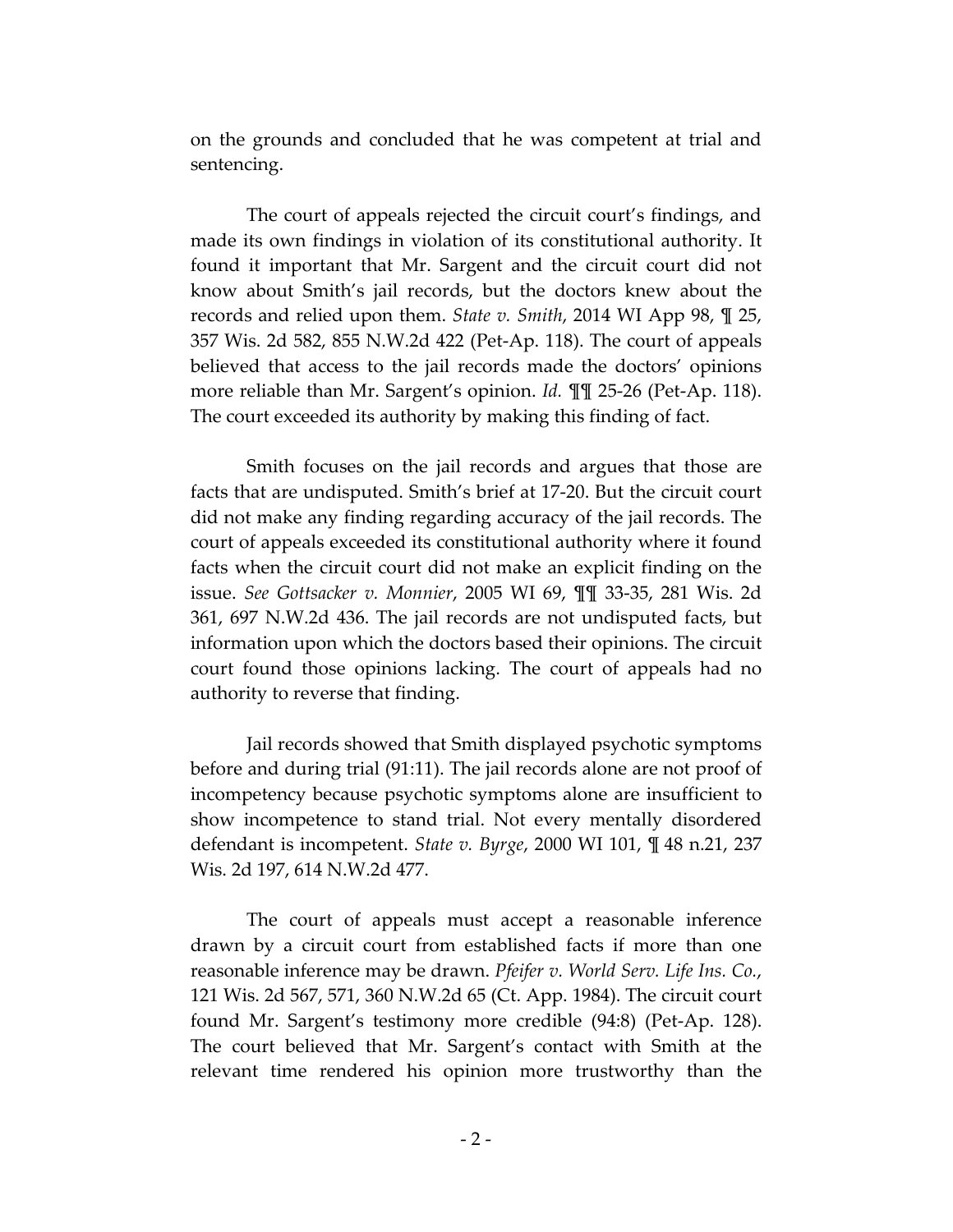doctors. The court of appeals exceeded its authority when it ignored that finding.

## **II. The court of appeals impermissibly weighed the evidence rather than defer to the circuit court.**

Smith characterizes the State's position as one that required the court of appeals to provide absolute deference to the circuit court. Smith's brief at 20. This characterization misrepresents the State's position. The State asserts that the court of appeals applied the wrong standard of review. The court of appeals did not provide deference to the circuit court and instead independently weighed the evidence to reach its conclusion. The court of appeals action was improper.

Smith states that the court of appeals "found that the decision of the postconviction court was clearly erroneous." Smith's brief at 20. But the court of appeals' decision does not support that statement.

The court of appeals began by articulating the standard of review was a "clearly erroneous" standard. *Smith*, 357 Wis. 2d 582, ¶ 19 (Pet-Ap. 114). It then stated that because "[t]he postconviction court was not the same court who observed Smith at trial and sentencing . . . [t]he deference accorded the trial court's competence assessment in *Garfoot* and *Byrge* does not apply to the postconviction court here." *Id.* ¶ 23 (Pet-Ap. 117). It incorrectly believed the circuit court's decision conflicted with *State v. Johnson*, 133 Wis. 2d 207, 395 N.W.2d 176 (1986). *Smith*, 357 Wis. 2d 582, ¶ 24 (Pet-Ap. 117-18). It concluded that the jail records alone demonstrated Smith's incompetence. *Id.* ¶ 25 (Pet-Ap. 118). And it reversed the circuit court's order and remanded the case for a new trial. *Id.* ¶ 26 (Pet-Ap. 119).

Nowhere in its decision does the court of appeals apply the clearly erroneous standard. On the contrary, it states that it does not owe deference to the circuit court. *Smith*, 357 Wis. 2d 582, ¶ 23 (Pet-Ap. 117). The court of appeals failed to defer to the circuit court's findings because the postconviction court was a different court from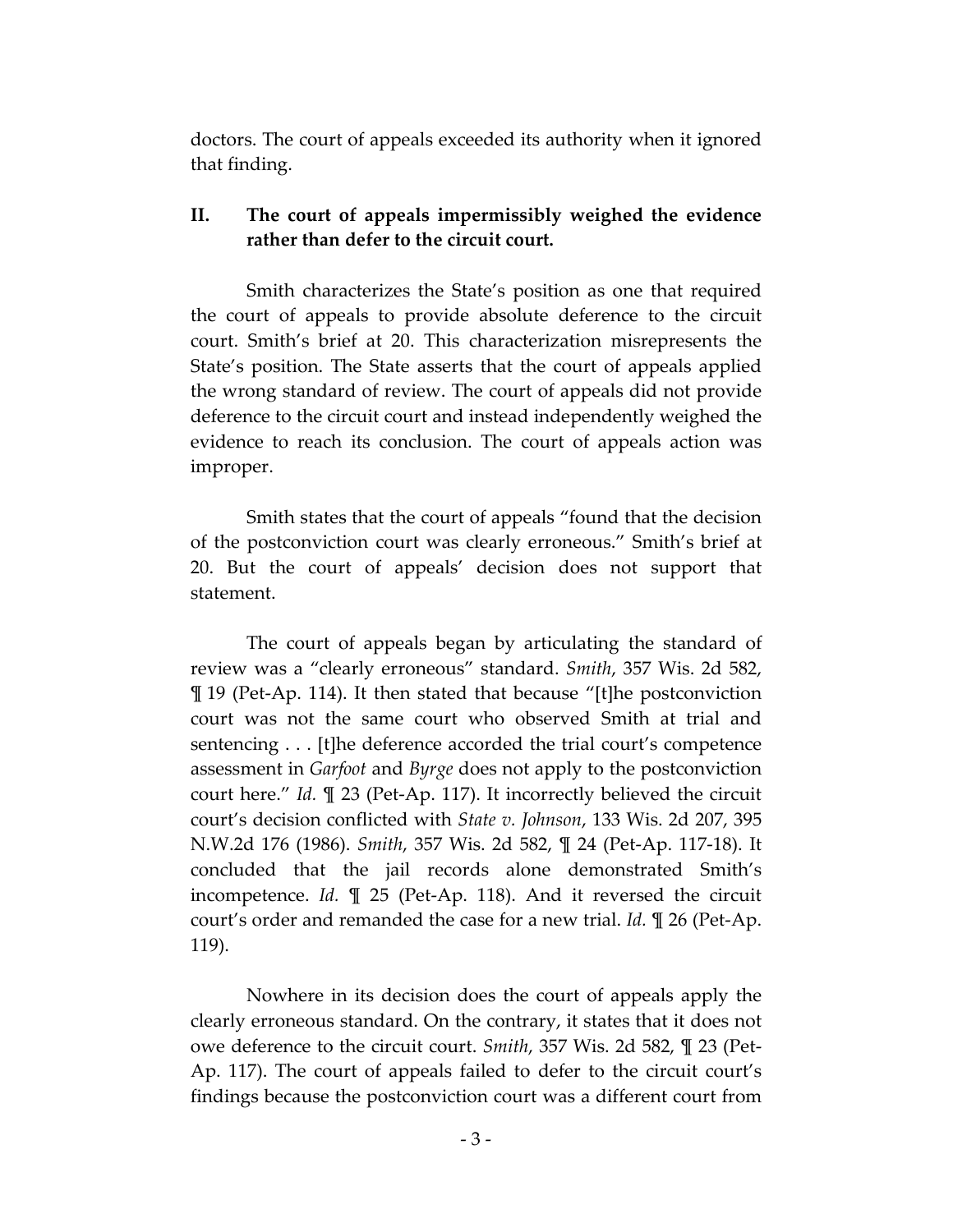the court at trial and sentencing. It impermissibly found facts and weighed evidence, and by doing so applied the improper standard of review.

#### **III. The circuit court did not erroneously exercise its discretion.**

The circuit court did not erroneously exercise its discretion when it concluded that Smith was competent at trial and sentencing. The court of appeals should have affirmed the circuit court's conclusion. The circuit court listened to the doctors' testimony, heard Mr. Sargent's testimony, read Smith's argument, read the State's argument, and came to a rational conclusion. The circuit court's decision is not clearly erroneous. It was a proper exercise of its discretion.

The circuit court agreed with the State that the doctors came to the wrong conclusion because during trial and sentencing Smith did not give anyone a reason to question his competency (94:5) (Pet-Ap. [1](#page-6-0)25).<sup>1</sup> The court respected both doctors for conceding that the passage of time meant their opinions were not as solid as if they met Smith at the time of trial and sentencing (94:5-6) (Pet-Ap. 125-26). The court found Mr. Sargent credible when he testified that he did not have any reason to question his client's competence during the proceedings (94:6-7) (Pet-Ap. 126-27).

The circuit court concluded that it could not find Smith incompetent based on the testimony of the doctors alone (94:9) (Pet-

 $\overline{a}$ 

<span id="page-6-0"></span><sup>1</sup>Smith cites to *State v. McDermott*, 2012 WI App 14, ¶ 9 n.2, 339 Wis. 2d 316, 810 N.W.2d 237, to argue that the circuit court improperly adopted the State's argument. Smith's brief at 32-33. The court of appeals criticized "wholesale adoption of the State's brief as its decision." *McDermott*, 339 Wis. 2d 316,  $\mathbb{I}$  9 n.2. In that case, the circuit court's total analysis was that for all the reasons in the State's brief, the court denied the defendant's motion. *Id.* Here, the circuit court did not wholesale rely on the State's brief, but instead read the conclusion and then articulated the reasons for its agreement with the conclusion (94:5) (Pet-Ap. 125). This is a proper exercise of discretion.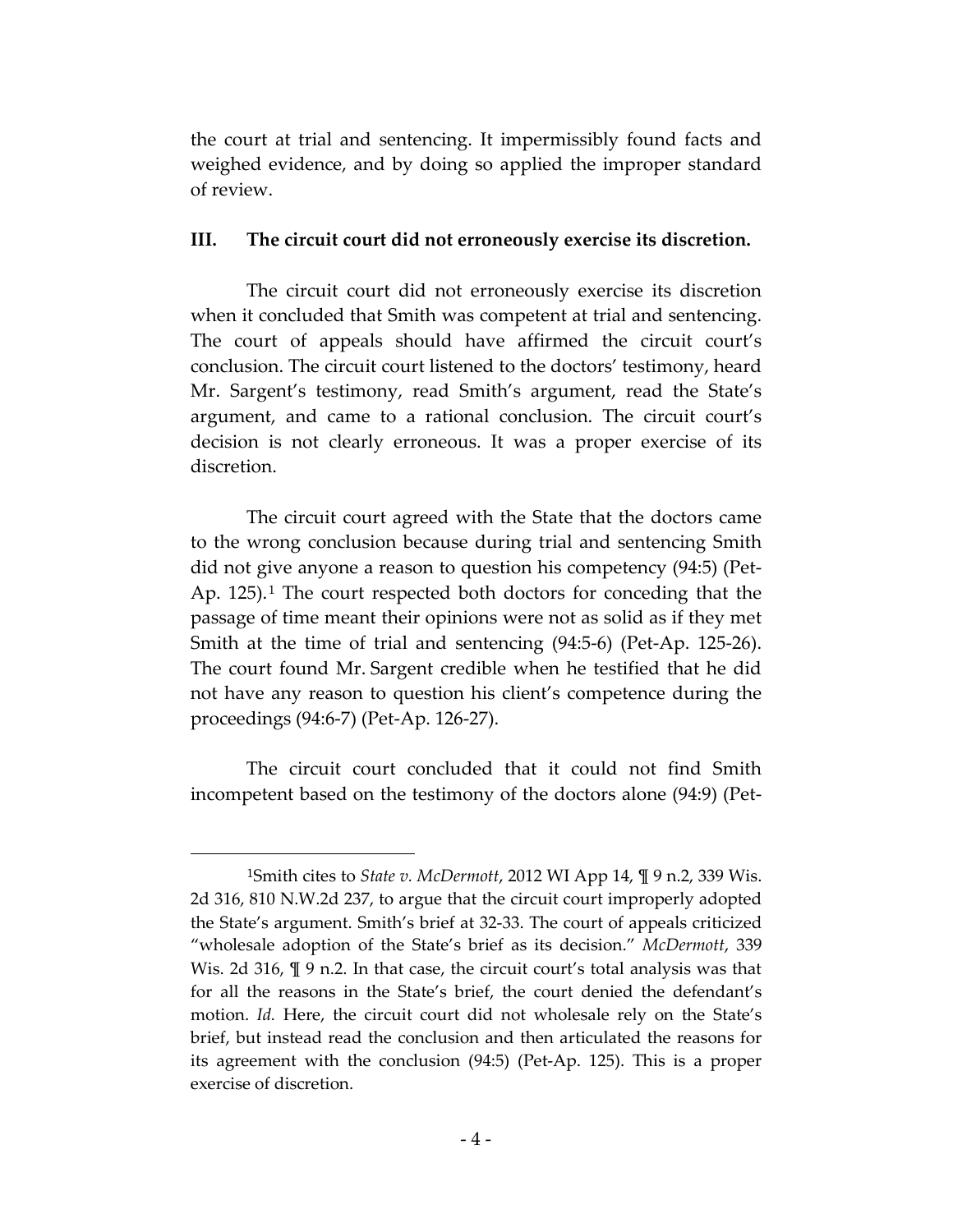Ap. 129). The court believed Smith had been competent at trial and sentencing. *Id*. The court denied Smith's motion. *Id*.

The inquiry into competency is a judicial, not a clinical inquiry. *Byrge*, 237 Wis. 2d 197, ¶ 48. "A history of irrational behavior and prior medical opinions about a defendant's condition, like a defendant's demeanor, can serve as indicia in the competency determination." *Id.* Clinical reports may state that a defendant is incompetent, but really mean only that the defendant had some mental illness which required treatment. *Id.* "Even if a defendant has suffered past psychiatric episodes, he or she nonetheless may evince sufficient present ability to proceed." *Id.* ¶ 49.

Smith argues that the two doctors' opinions were "uncontradicted." Smith's brief at 35. But Mr. Sargent's opinion contradicted the doctors' opinions. Smith ignores Mr. Sargent's opinion, but the circuit court did not. The circuit court assessed the credibility of all the witnesses at the postconviction hearing. The circuit court found Mr. Sargent more credible than the doctors (94:8 9) (Pet-Ap. 128-29). This is a valid exercise of discretion.

Smith also asserts that the circuit court's decision is inconsistent with *State v. Johnson* and therefore an erroneous exercise of discretion. Smith's brief at 36. The court of appeals seemed to agree. *Smith*, 357 Wis. 2d 582, ¶ 24 (Pet-Ap. 117). But that conclusion misrepresents the circuit court's holding.

Contrary to Smith's argument and the court of appeals' decision, the circuit court complied with *Johnson*. *Johnson* stands for the proposition that retrospective competency hearings may be held under some circumstances. *Johnson*, 133 Wis. 2d at 225. The court appointed an expert for the State (87). The court held a retrospective competency hearing (91, 92). The court heard from both Dr. Collins and Dr. Pankiewicz (91). The court heard from Mr. Sargent (92). The parties briefed the issue (61, 62). The court read both briefs (94:4) (Pet-Ap. 124). The court complied with the *Johnson* decision. It rejected the doctors' opinions in favor of Mr. Sargent's opinion. This was a proper exercise of discretion.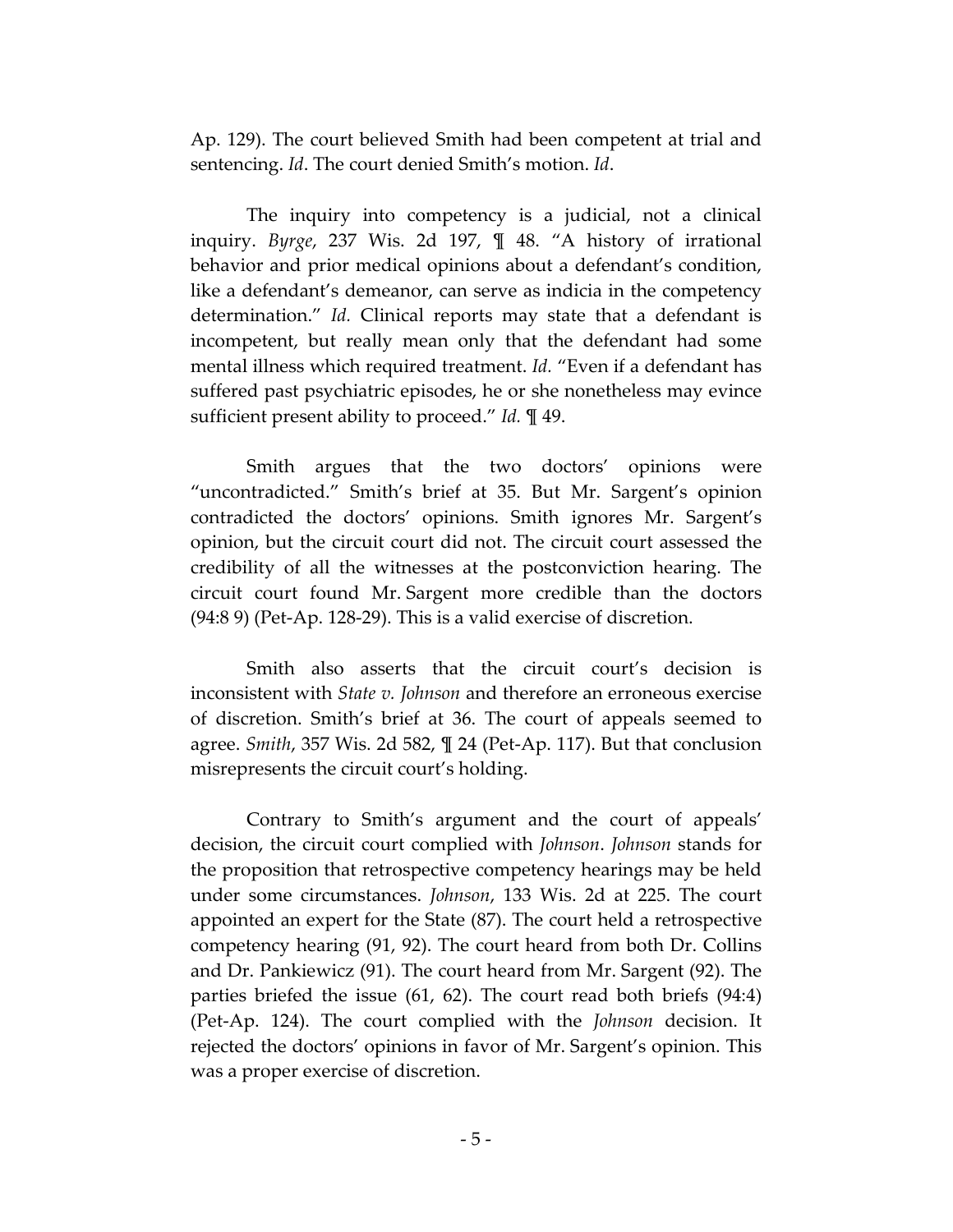### **IV. Smith's attorney did not provide ineffective assistance by failing to raise his competency at trial.**

Since Smith was competent at the time of trial and sentencing, his attorney cannot be ineffective for failing to raise the issue of his competence. *See Strickland v. Washington*, 466 U.S. 668, 694 (1984). The result of the proceeding would not have changed. *See id.*

The question of effective assistance of counsel involves a determination of the point when counsel is required to raise the issue of incompetence. *Johnson*, 133 Wis. 2d at 218. When "defense counsel has reason to doubt the competency of his client to stand trial, he must raise the issue with the circuit court. The failure to raise the issue of competency makes the counsel's representation fall below an objective standard of reasonableness." *Id.* at 220 (internal quotations and brackets omitted).

Smith relies heavily on five letters he wrote to his attorney as a sign of his incompetence and to argue that the failure to raise the issue constituted ineffective assistance. Smith's brief at 39-40. Nothing in Mr. Sargent's interaction with Smith caused him to question Smith's competency (92:51). The circuit court's findings of fact will be upheld unless they are clearly erroneous. *State v. Manuel*, 2005 WI 75, ¶ 26, 281 Wis. 2d 554, 697 N.W.2d 811. The circuit court was persuaded by Mr. Sargent's testimony (94:8) (Pet-Ap. 128). The court found that Mr. Sargent was not ineffective for failing to raise the issue because the issue did not exist (94:6) (Pet-Ap. 126). The court of appeals did not address this conclusion. This court should conclude that Mr. Sargent did not provide ineffective assistance for failure to raise the issue of Smith's competency at the time of trial and sentencing.

## **V. The circuit court had no reason to doubt Smith's competency at trial or sentencing.**

Finally, Smith challenges his competency under *Pate v. Robinson*, 383 U.S. 375 (1966). He asserts that the trial court had reason to doubt his competency and should have raised the issue. Smith's brief at 45. A circuit court has a sua sponte duty to inquire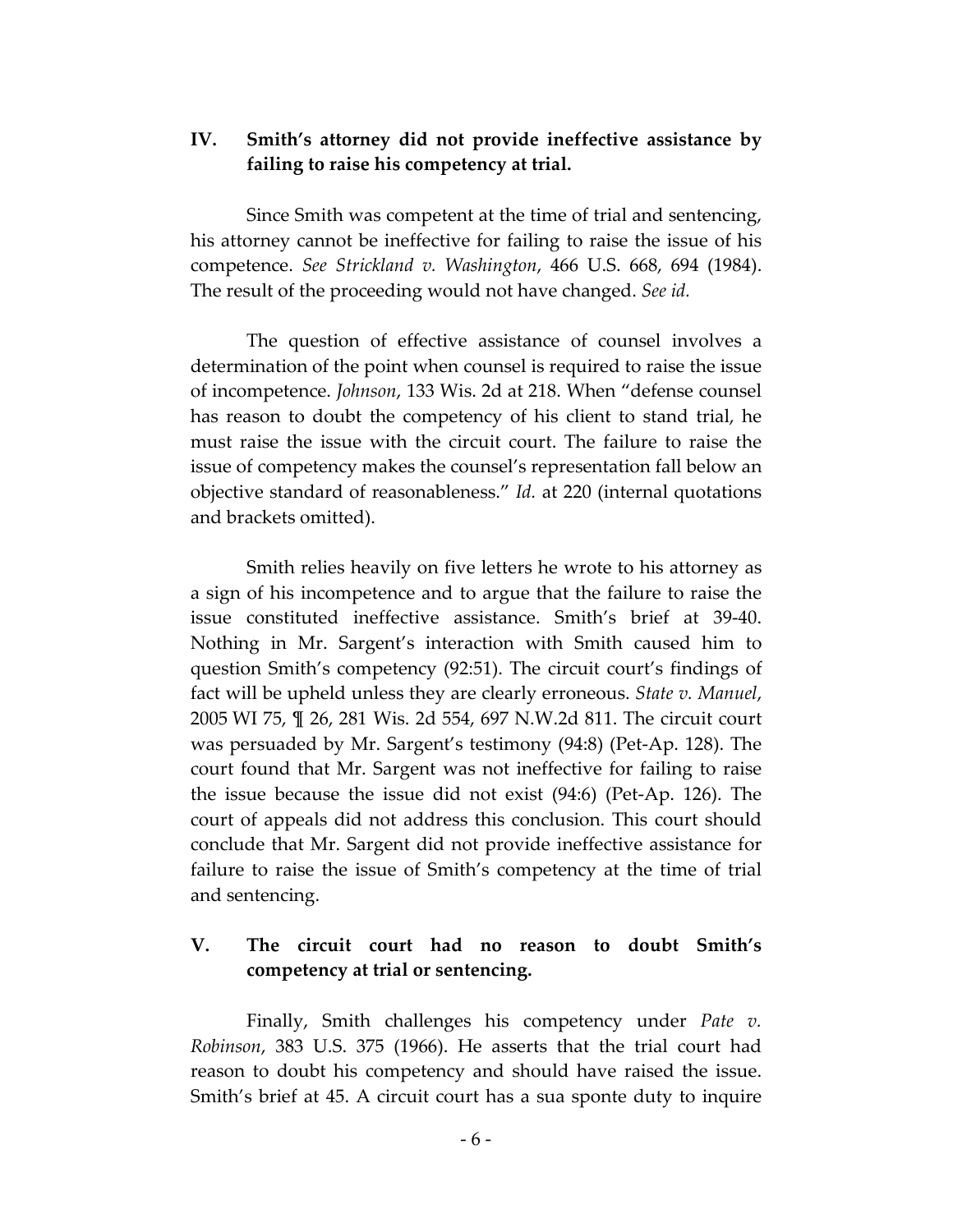into a defendant's competency when faced with evidence raising a bona fide doubt whether the defendant is competent. *Pate*, 383 U.S*.* at 385.

At trial, the court conducted a few exchanges with Smith. It also heard from Smith at sentencing. The court did not have any other interaction with Smith. The court had no reason to doubt Smith's competency based on those interactions. Nothing in those exchanges struck the court as out of the ordinary. Those exchanges indicate that Smith understood the proceedings.

Smith's sentencing comments were strange, but those comments alone are not enough to put doubt in the court as to Smith's competency to proceed. The circuit court is not trained in medical diagnosis. The postconviction court explained that it sees defendants every day that do not help themselves in allocution (92:34). The court thought that in probably a third of cases or more defendants dig themselves a bigger hole than before they speak (92:34). The court felt that unhelpful comments alone did not relate to competency (92:34-35). Smith's rambling comments alone would not indicate incompetency.

Even if the trial court could have diagnosed Smith with a thought disorder as the doctors who examined him postconviction did, mental illness alone does not mean a defendant is incompetent. *Byrge*, 237 Wis. 2d 197, ¶ 48 n.21. It is a judicial not clinical inquiry and the court is not required to establish a psychiatric classification of the defendant's condition. *Id.* ¶ 48. The court must apply a legal ― not a medical ― standard. *Id.* Not every mentally disordered defendant is incompetent. *Id.* ¶ 48 n.21.

The circuit court had no reason to doubt Smith's competency during trial or sentencing based on its interaction with Smith. The interaction at trial did not raise any concerns. The sentencing allocution, while rambling and unhelpful, did not give the court doubt about Smith's competency. The circuit court did not have an obligation to sua sponte raise competency at trial or sentencing. Smith's procedural due process right was not violated even though the court did not examine competency at trial or sentencing.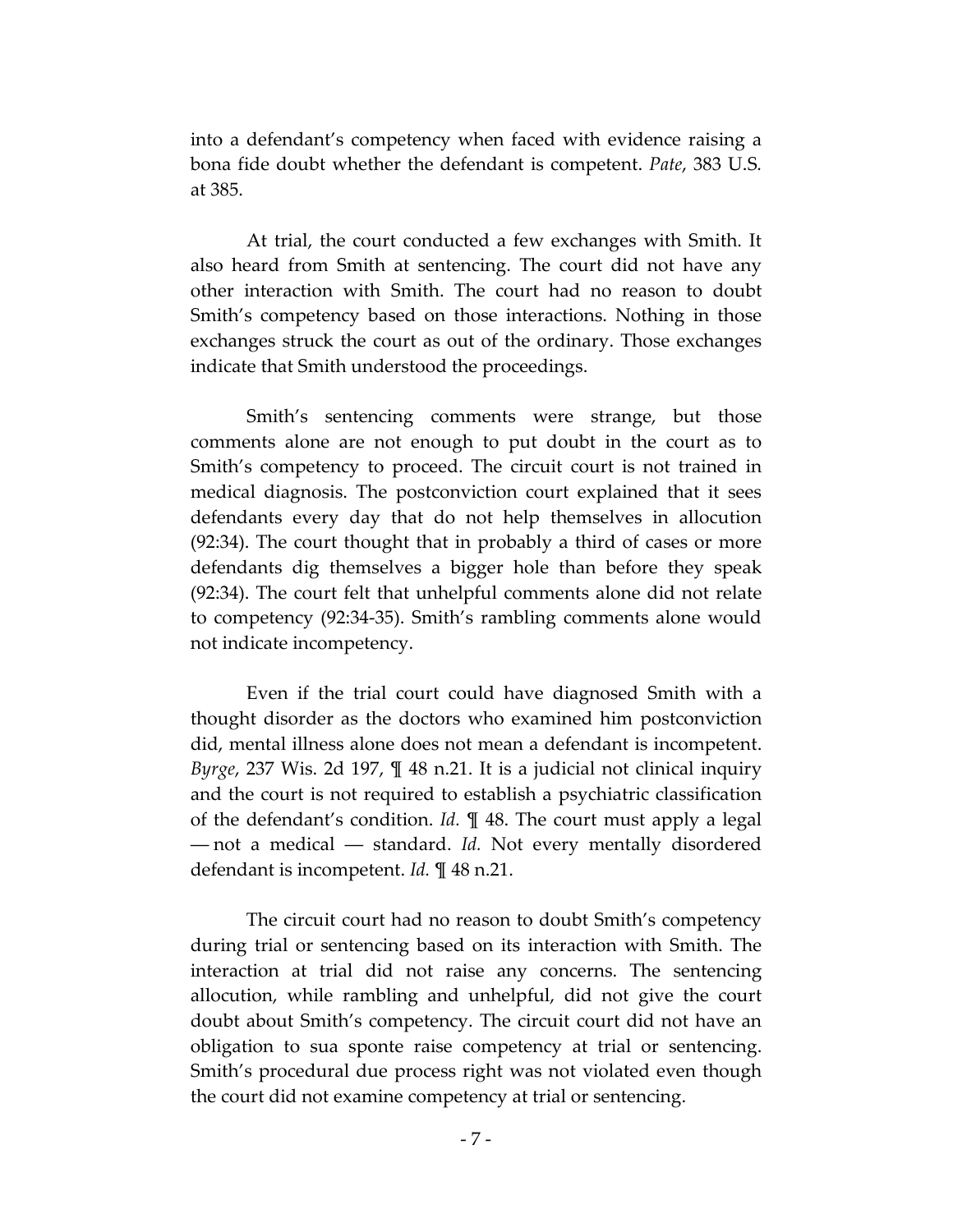#### **CONCLUSION**

Accordingly, the State respectfully requests that this court reverse the court of appeals' decision reversing the circuit court's order denying postconviction relief.

Dated this 17th day of August, 2015.

Respectfully submitted,

BRAD D. SCHIMEL Attorney General

CHRISTINE A. REMINGTON Assistant Attorney General State Bar #1046171

Attorneys for Plaintiff-Respondent-Petitioner

Wisconsin Department of Justice Post Office Box 7857 Madison, Wisconsin 53707-7857 (608) 266-8943 (608) 266-9594 (Fax) remingtonca@doj.state.wi.us